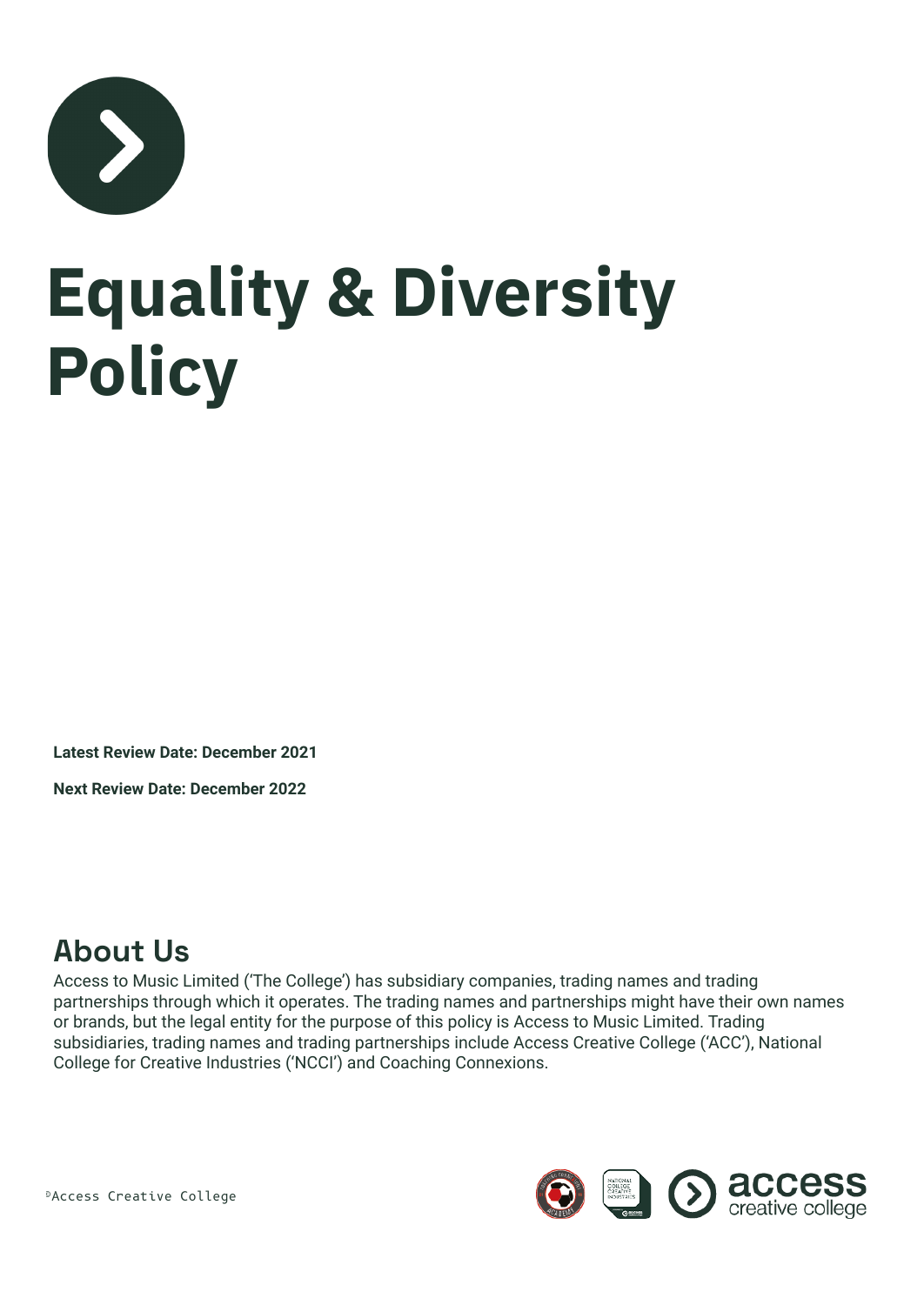

 $\sum_{i=1}^{n}$ 

| $\mathbf{2}$ |
|--------------|
| 4            |
| 6            |
| 7            |
| 8            |
| 9            |
| 10           |
| 10           |
| 11           |
| 11           |
|              |

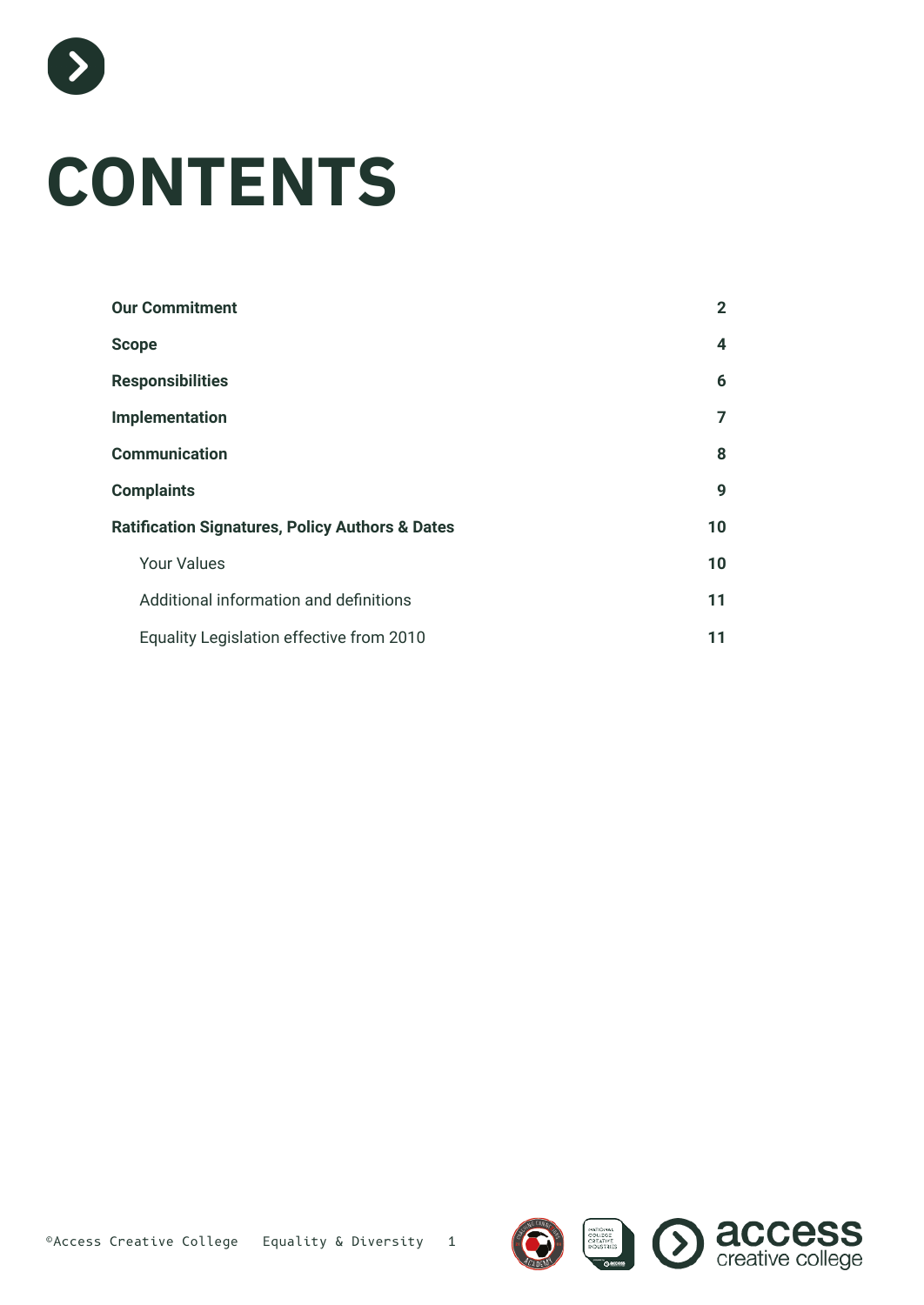

### <span id="page-2-0"></span>**Our Commitment**

Access Creative College (Access to Music Limited ) (ACC) is committed to being an organisation which values diversity, promotes equality of opportunity and is free from unlawful discrimination on any grounds. Therefore the purpose of this policy is to ensure equality and fairness for all the protected characteristics identified in the Equality Act 2010:

- Live and work
- Age;
- Disability;
- Gender reassignment;
- Marriage and civil partnership;
- Pregnancy and maternity;
- Race;
- Religion or belief (including no belief);
- Sex;
- Sexual orientation.

**1.2** We also recognise that equality issues are complex and disadvantages can occur for a wide range of reasons such as cultural and economic background, physical and social environment and ill health which may limit an individual's opportunity to access education or§employment. We will take account of these issues in our approach to ensuring equality of opportunity for all.

**1.3** The College will continue to follow the codes of practice and guidelines issued by the Equality & Human Rights Commission (EHRC), Government Equalities Office (GEO) and the Equality Challenge Unit (ECU).

**1.4** We will be proactive in all matters relating to equality of opportunity and diversity. We value and will celebrate the richness brought to our College by a diverse population of staff, learners, clients and partners. We recognise and will seek to reflect the positive contributions brought to the College by the variety of its staff, learners and clients.

**1.5** We will continue to strive to provide an environment in which people want to work and study and will seek to be a model employer leading in good employment practice. Access Creative College is committed to enabling each member of staff and learner to achieve their full potential in an environment characterised by dignity and mutual respect. We will not tolerate discrimination victimisation, bullying or harassment of any kind by any party (this includes conduct near the College, the workplace/learning environment and at work/study related events or social functions (where relevant). Any action found to be in breach of any of these will be addressed in accordance with College policies and procedures.

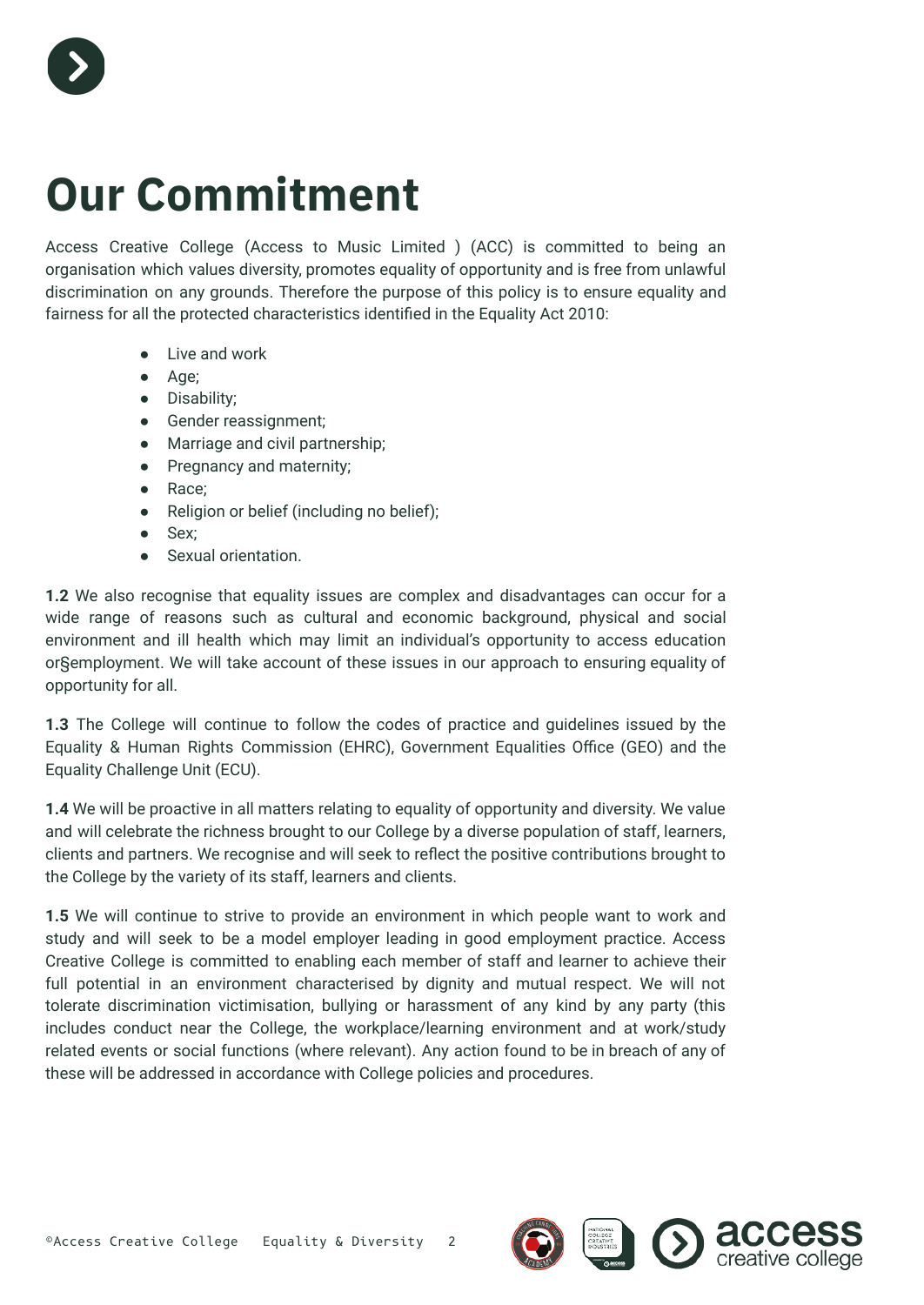

**1.6** We also recognise that the behaviours through which diversity is evident must be consistent with the values that underpin this policy document. Access Creative College values and ethos can be found in its values statement below.

**1.7** Equality and Diversity strengthens and enriches all of our work and is at the heart of what we are and what we do.

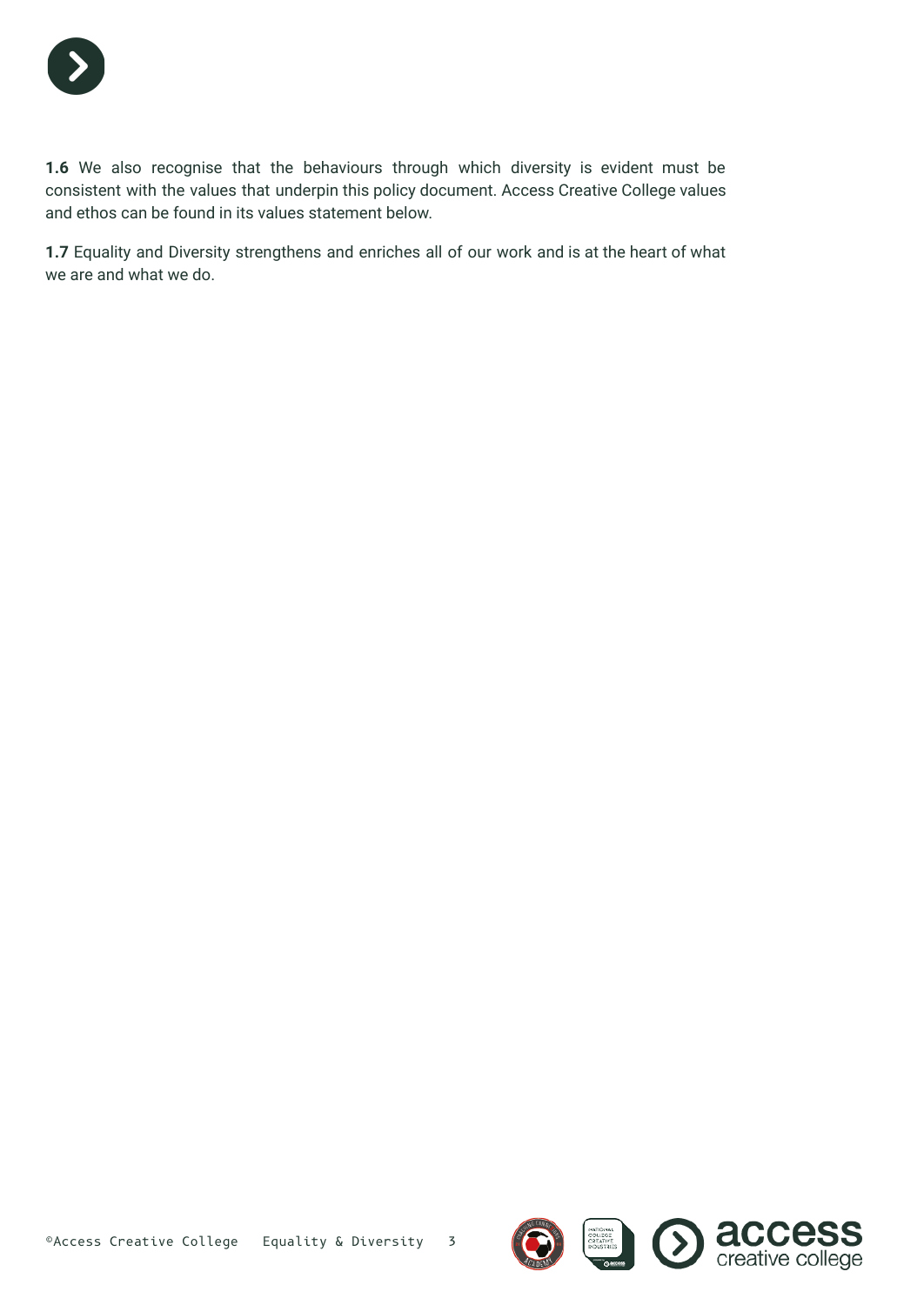

### <span id="page-4-0"></span>**Scope**

**2.1** Access Creative College acknowledges the following basic rights for all members and prospective members of its community:

- To be treated with respect and dignity;
- To be treated fairly with regard to all functions, procedures, assessments and choices;
- To receive encouragement to reach their full potential.

2.2 The policy applies to all employees, potential employees, learners, clients and visitors as well as any persons associated with the functions of Access Creative College.

2.3 ACC takes its responsibility to these people seriously and seeks to ensure that they are treated with respect.

2.4 The policy applies to all areas of employment including recruitment applications, shortlisting, selection, promotion, training, benefits, capability and performance, discipline, grievance, absence, conditions of service and reasons for termination of employment.

2.5 This policy is supported by a range of additional policies and procedures. Through them we aim to achieve the following objectives:

- To promote dignity, respect and understanding within the College and the wider community as well as promote good relations between different groups.
- To attract, select and retain a diverse range of people to engage in its programs and to create an environment that encourages and supports all staff and learners to actively engage with the College and its partners and realise their full potential.
- To attract, select and retain a diverse range of skilled and competent people to work for Access Creative College. To create an environment that encourages and supports all staff to actively engage with the business and realise their full potential.
- To support our learners to overcome barriers to employment and become economically active members of society through employment and to contribute to the wider social, economic prosperity and wellbeing of the communities in which they live.
- To ensure College buildings and infrastructure reflect the diverse needs of its community and provide an accessible and inclusive learning and working environment.
- To ensure that all ACC policies, practices and procedures are equality proofed.

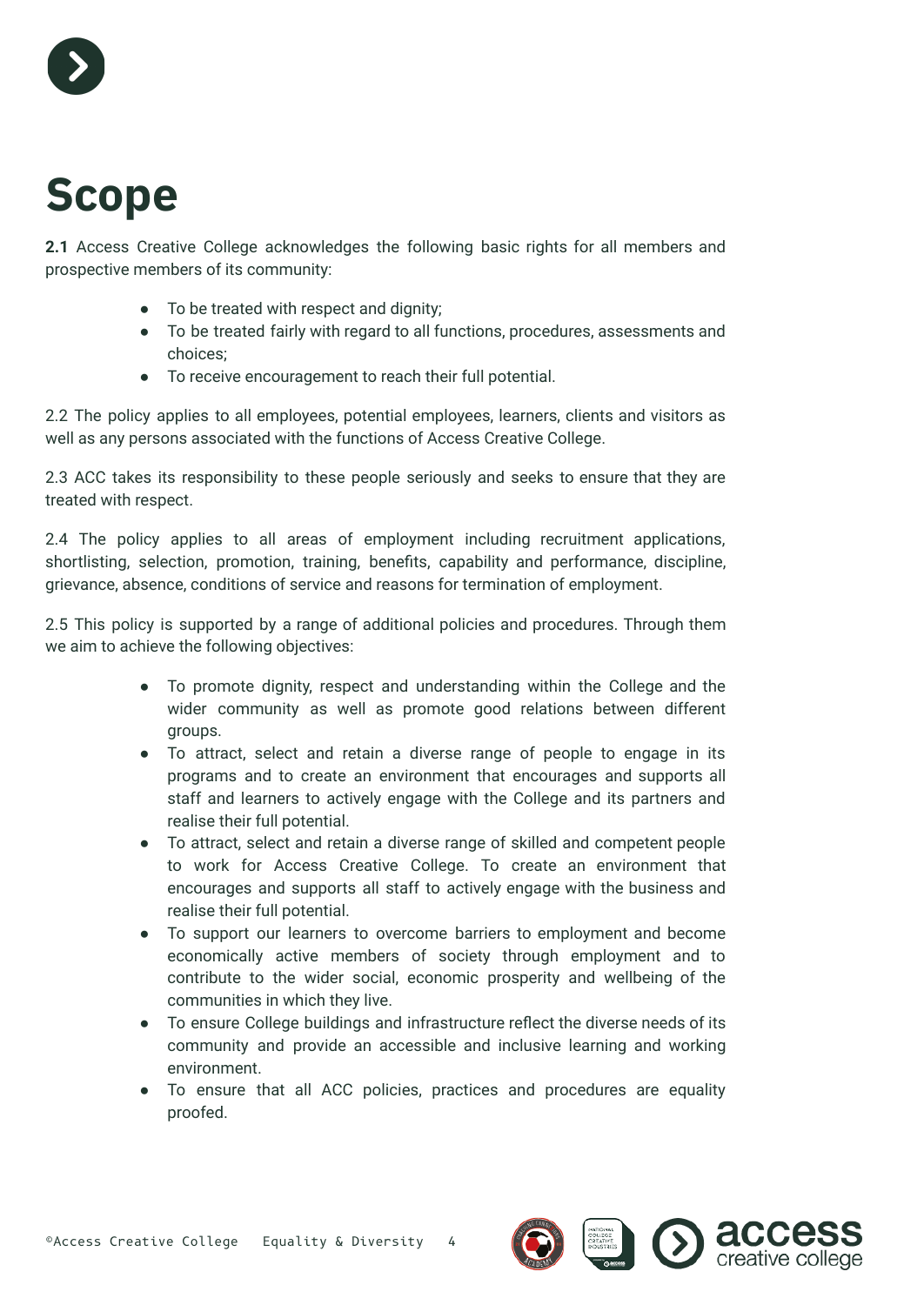

#### **This policy informs the following policies:**

- Bullying and Harassment Policy
- Recruitment and Selection Policy
- Staff and Student Disciplinary Procedures
- Sickness Absence Code of Practice and Guidance Notes for Managers
- Staff Grievance Policy

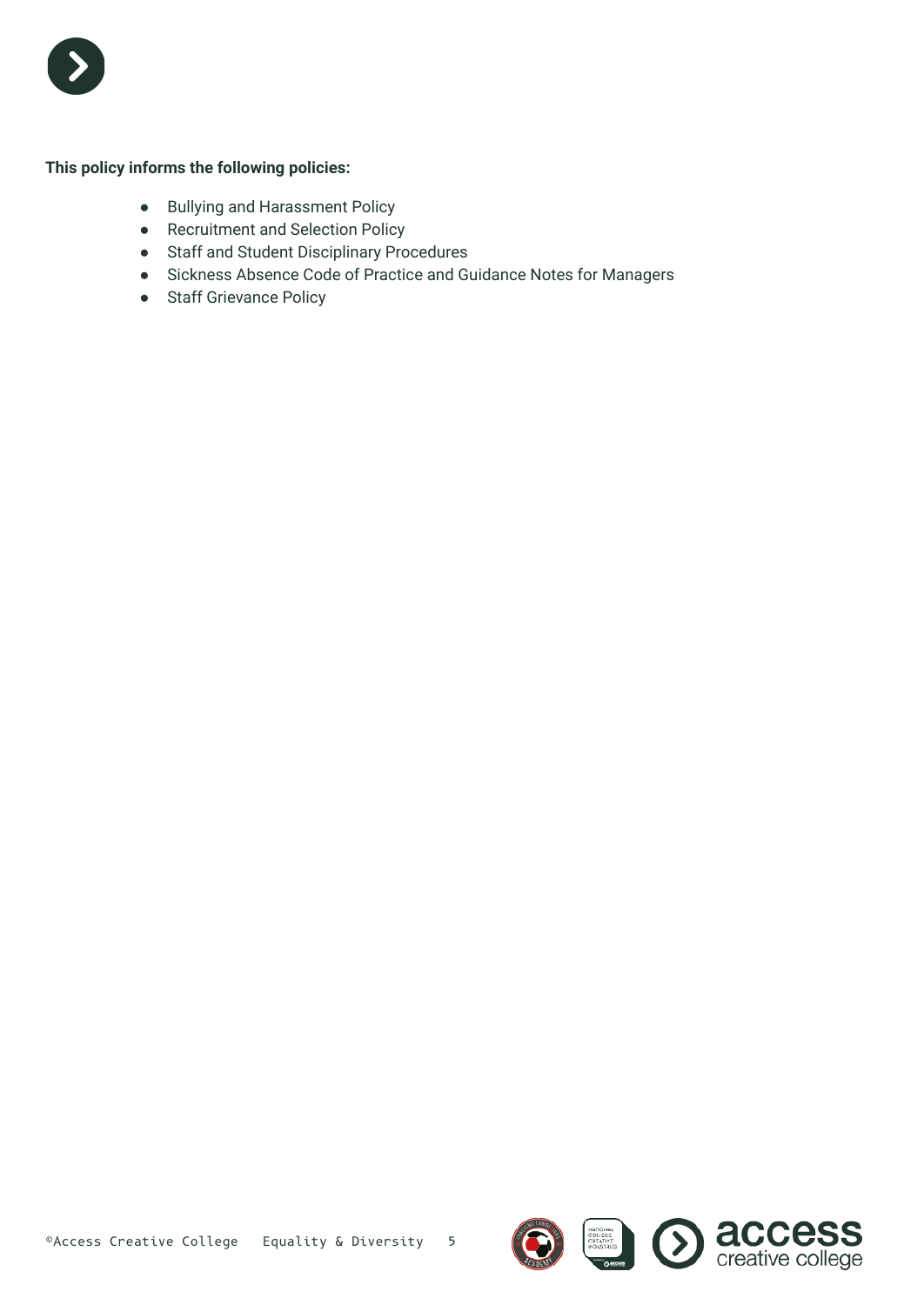

## <span id="page-6-0"></span>**Responsibilities**

**3.1** An Equality and Diversity Policy cannot succeed without the active support of the entire College community. The responsibility for delivering the policy extends to every member of the organisation including management, those with an explicit remit for diversity, individual members of staff. And our learners. The implementation of this policy is therefore a shared responsibility amongst staff employed by the College.

In addition, key individuals have specific responsibilities as set out below:

Overall responsibility for the Policy will sit with the Chief Executive Officer (CEO) and the relevant Service Directors. This includes responsibility for ensuring that the policy is communicated, implemented, monitored and continuously reviewed according to legislation.

The Board will oversee the College's progress with the policy through regular agenda items at meetings of the Board.

The Director of Education alongside the Director of People Services, will ensure that staff and managers are aware of their responsibilities under this Policy and provide appropriate training and support to enable them to fulfil them.

Directorate Managers, heads of service and Centre Managers are responsible for promoting equality and diversity to learners, clients and staff. Additionally, line managers are responsible for ensuring that staff identified as having specific responsibilities engage with the policy and carry out actions arising from the Equality Scheme Action plan.

All members of staff, students, clients, partners, service providers and suppliers are expected to comply with the policy and action plan to ensure fair, equal and appropriate treatment in all aspects of work and study.

**3.2** In our work to create an effective, efficient and profitable business, we aim to support the needs of all members of our community and achieve the highest possible standards in education and service delivery, employment practices and decision making.

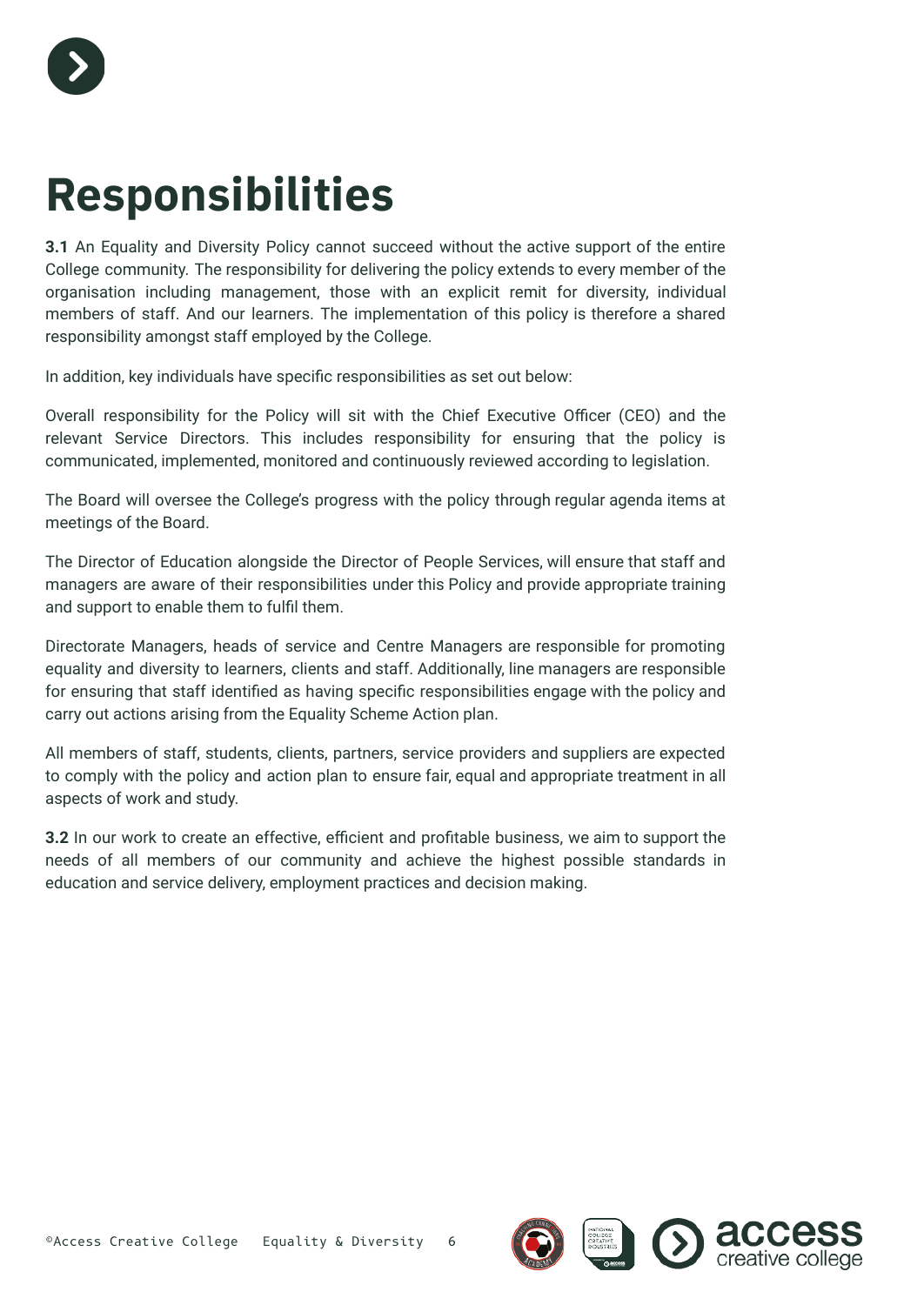

### <span id="page-7-0"></span>**Implementation**

**4.1** The Executive Leadership Team is responsible for the overall implementation and monitoring of the policy and the scheme's action plan and will provide progress reports on a regular basis.

**4.2** All staff, learners and clients should be provided with information about the policy on registration and abide by its principles.

**4.3** New employees must receive information on equal opportunities obligations and provisions from their managers at an early stage in their employment. ACC's Induction programme includes

Equality and Diversity awareness training. All employees should familiarise themselves with this policy and ensure their practices are consistent with its contents and legislation.

A continuing programme of equality and diversity training is provided to all staff, with online equality and diversity in the workplace refresher training to be completed annually.

Individual members of staff should inform their line manager, People Services and/or relevant Director if they think that unlawful discrimination is taking place.

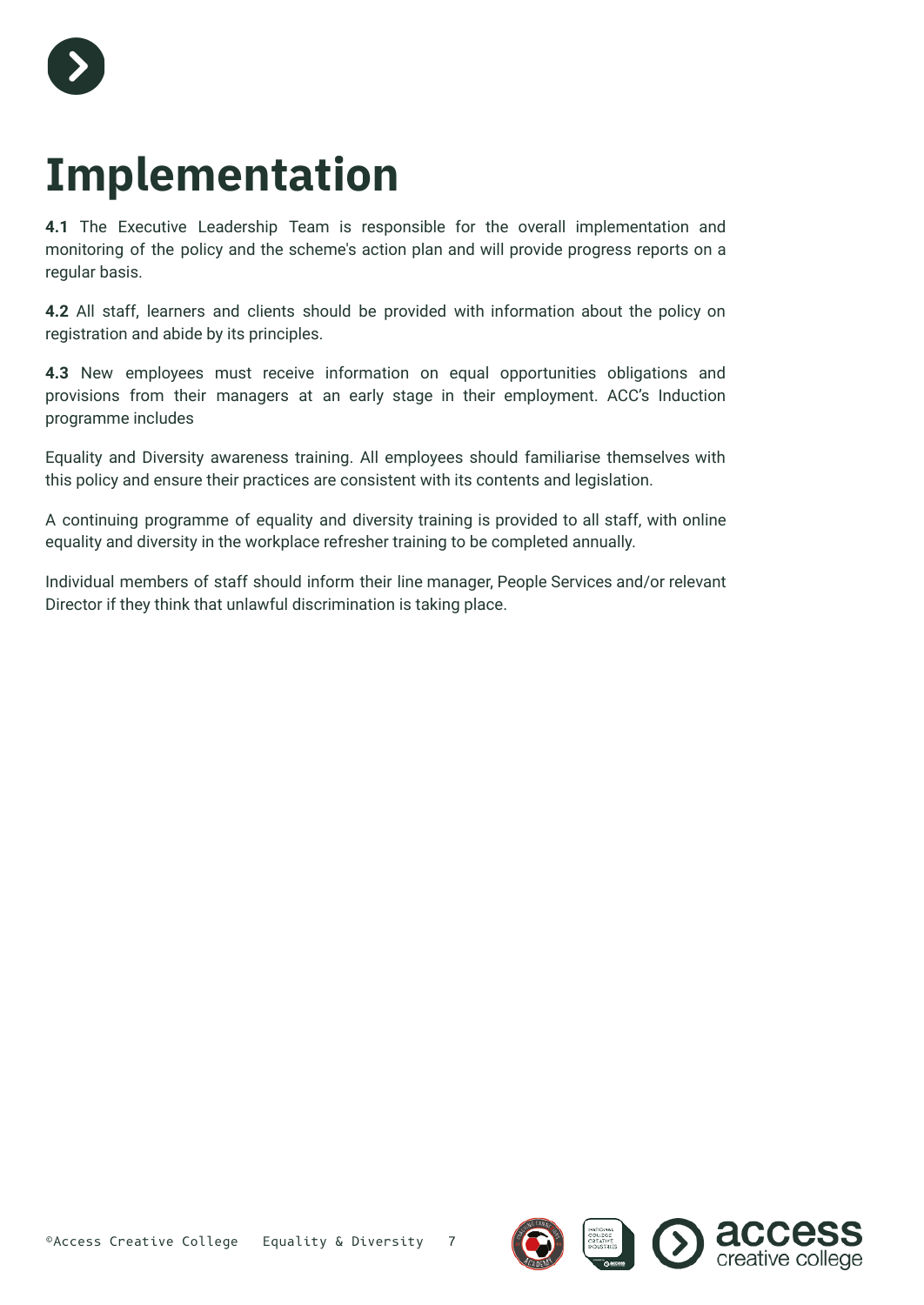

## <span id="page-8-0"></span>**Communication**

**5.1** It is important that employees at all levels are aware of this policy in order to comply with its requirements. A copy is available on Google Drive and copies must be made available to staff who have limited access to a computer.

**5.2** Learners will also have access to this policy which will be included in their induction packs, in centre and via the VLE.

**5.3** The College will consult periodically with relevant stakeholders in order to ensure representation of equality groups and try to improve the options to eradicate discrimination.

**5.4** An annual report drafted by the Executive leadership Team will be submitted to the Board. (it will be made available to members of the public on request). The report will include specific measures adopted to promote equal opportunities, progress on priorities; the outcome of the relevant years monitoring statistics and targets.

**5.5** The Policy will be published online and made available in hard copy and alternative formats as requested.

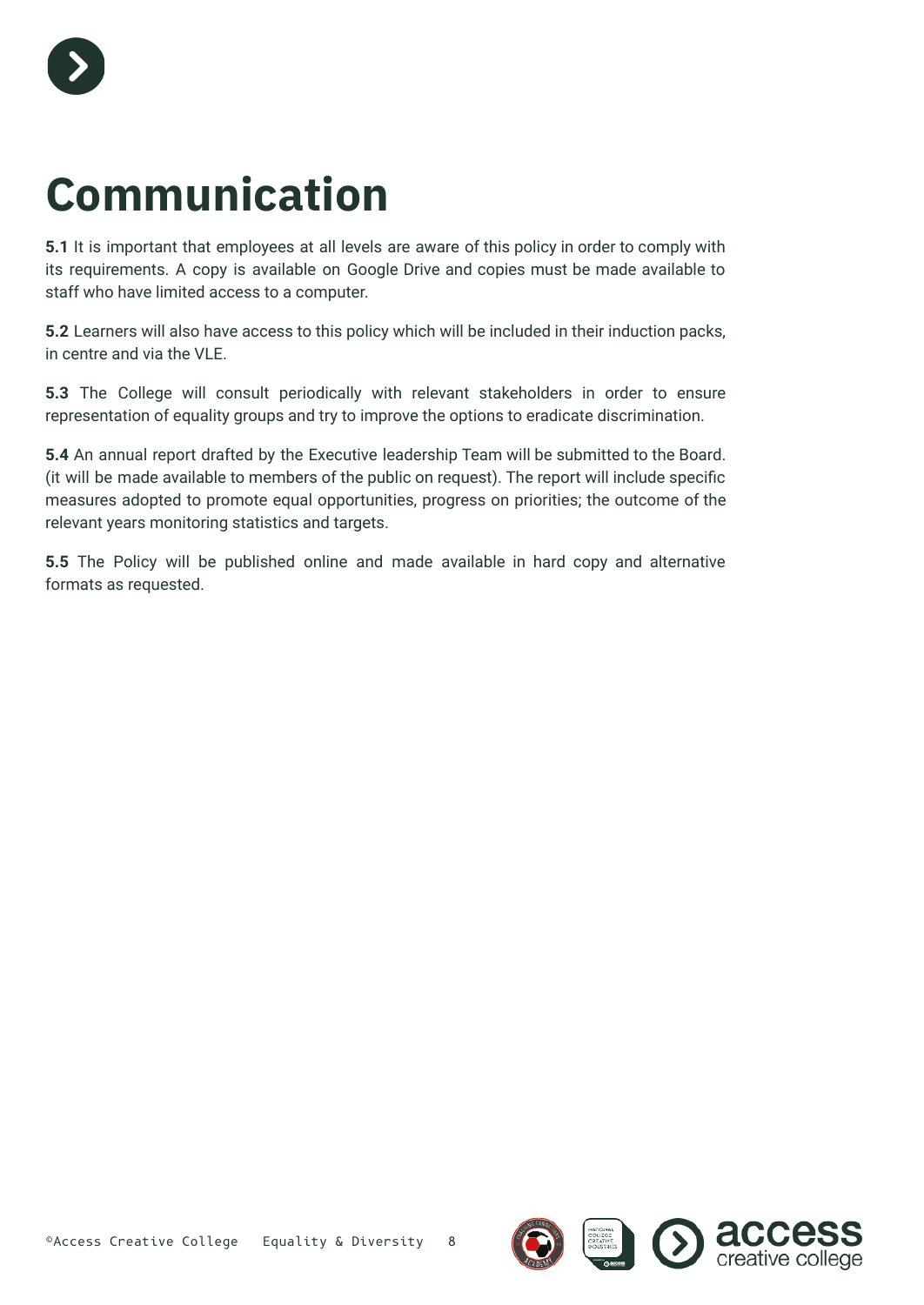

## <span id="page-9-0"></span>**Complaints**

**6.1** The College will take seriously any instances of nonadherence to the Equality and Diversity policy by clients,learners, staff or visitors. The College will ensure that all staff and clients are given opportunities to pursue reasonable means to follow procedures should they feel they are experiencing discrimination. Complaints of discrimination on the grounds of the areas covered by this policy should be brought using the appropriate Grievance Procedures for staff and clients.

**6.2** Any instances of nonadherence will be investigated and where appropriate will be considered under the relevant disciplinary policy for staff or clients. With regard to any breach of the policy by visitors, the Company will take appropriate action in relation to the nature of the incident.

**6.3** Cases involving bullying and harassment in the workplace will be dealt with in accordance with the Company's Bullying and Harassment policy.

**6.4** Applicants for employment concerned about the application of the policy should consult the Human Resources Department.

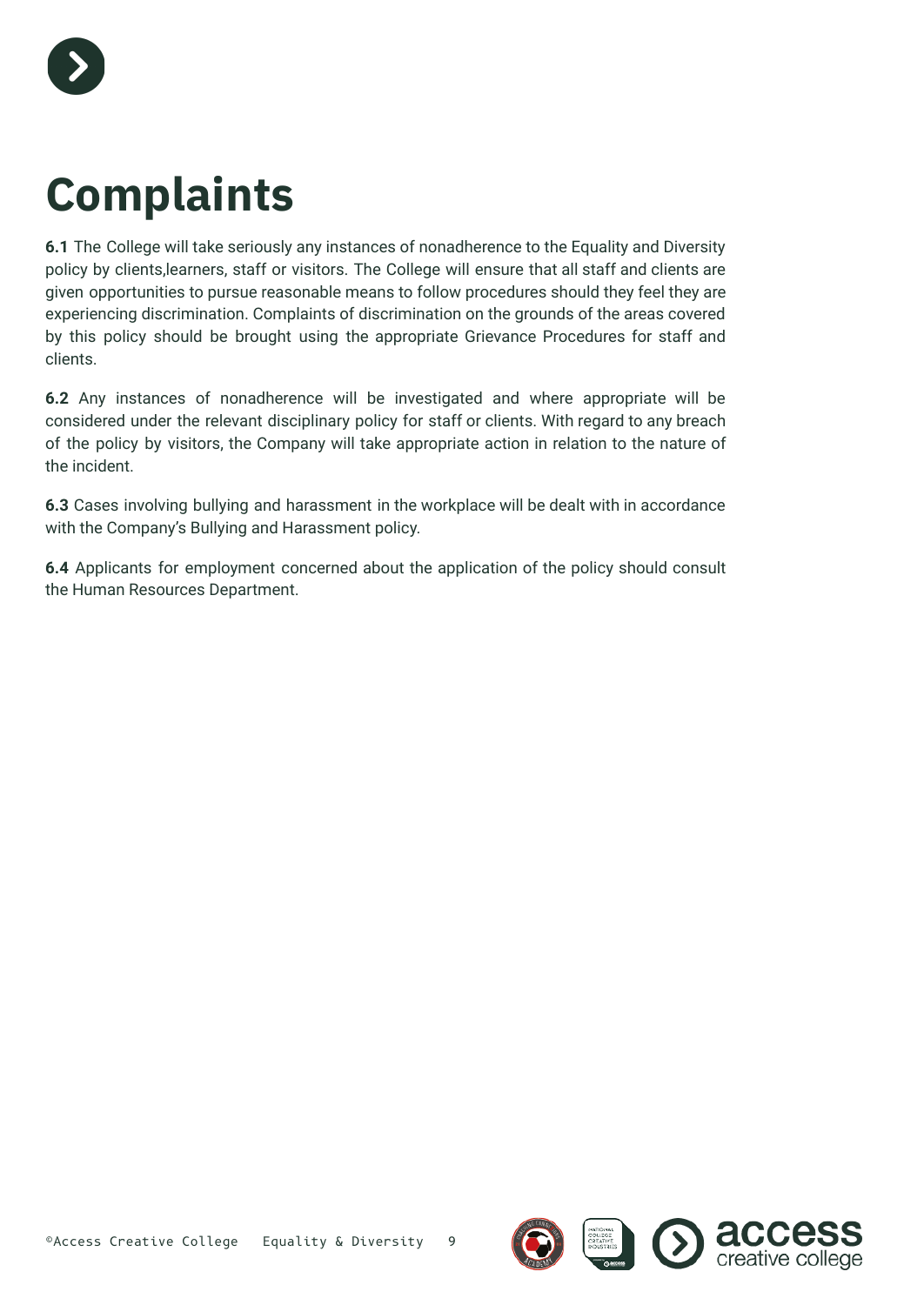

## <span id="page-10-0"></span>**Ratification Signatures, Policy Authors & Dates**

#### **People Services**

**Drafted:** February 2011

**Amended:** November 2011, April 2012, October 2012, June 2013, January 2015,

October 2015 January 2017, June 2018, January 2021, Dec 2021.

#### **Statement of College Values (Paragraph 1.6)**

### <span id="page-10-1"></span>**Your Values**

#### **Creativity**

Someone who has demonstrated innovation and vision in their role, who manages to tack problems with creativity and imagination and loves what they do.

**Responsibility** 

Someone who has lead by example and encouraged hard work, honesty and respect in others. They have gone over and above the call of duty to look after or care for another and always demonstrate integrity in everything they do.

**E**

**C**

**R**

#### Entrepreneurship

Someone who shows initiative in their role and brings ideas to the table. Someone who sees opportunity and is perseverant in their endeavours.

**A**

**T**

**E**

#### **Ambition**

Someone who never makes-do. They challenge the norm, demonstrate enthusiasm and optimism, constantly strive for excellence and never give up.

#### **Teamwork**

Someone who listens, valuing other people's opinions. They nurture and support others and work collaboratively, building a sense of belonging.

#### **Equity**

Someone who treats others fairly and is inclusive to all. They celebrate other's achievements and share care, empathy and generosity.

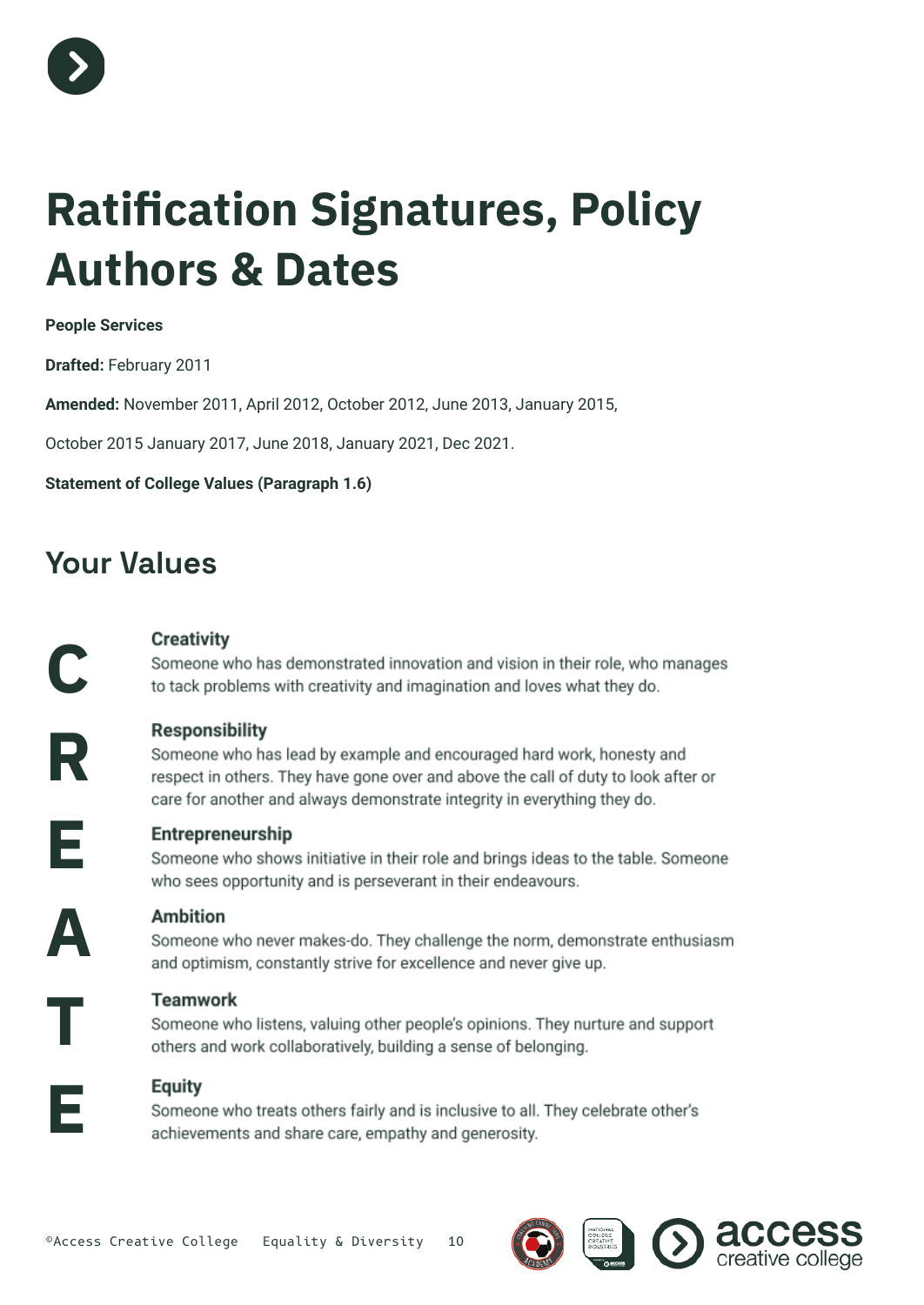

### <span id="page-11-0"></span>**Additional information and definitions**

#### <span id="page-11-1"></span>**Equality Legislation effective from 2010**

From the 1 st of October 2010, the first phase of revisions to equality law encompassed in the Equality Act came into force. Within the legislation, the definitions around disability and discrimination were amended.

The main areas were:

**Direct disability discrimination -** applies to workforce (as previously) and following the revised Act with regard to the provision of goods and services. Although discrimination in the provision of goods and services because of age is not covered by the Equality Act 2010, it should be included as a matter of good practice.

**Indirect disability discrimination –** is the same as for gender and race e.g. requiring that employees be six feet tall, as this would disproportionately disadvantage women.

**Discrimination arising from disability –** If a decision, policy, function or course of action results in a negative impact relating to the person's actual disability i.e. if the disability itself was adversely affected, not the individual directly e.g. locating signs in a position that makes it difficult for wheelchair users to read.

**'Reasonable adjustments' -** goes further under the Act. Previously grounds for a duty to make 'reasonable adjustments' were for e.g. access to a building would be impossible without a ramp. From October 2010 the duty will be in effect if disabled people are found to be at a 'substantial disadvantage'.

**People who support a disabled person to make a complaint -** who subsequently allege they are being mistreated as a consequence, now only have to show that they have been treated 'badly' i.e. they do not have to provide as much evidence as they did previously.

Extending **positive action** in recruitment.

Measures to make **gender pay** discrepancies more transparent.

Widening definition of direct discrimination and harassment to cover claims based on **"association"** and **"perception"** for all protected grounds, including sex, pregnancy and maternity, sexual orientation, or gender reassignment but not marriage and civil partnership.

Discrimination by **'association'** is where an individual is directly discriminated against or harassed for association with another individual who has a protected characteristic.

Discrimination by **'perception'** is where an individual is directly discriminated against or harassed based on a perception that he or she has a particular protected characteristic when he or she does not, in fact, have that protected characteristics.